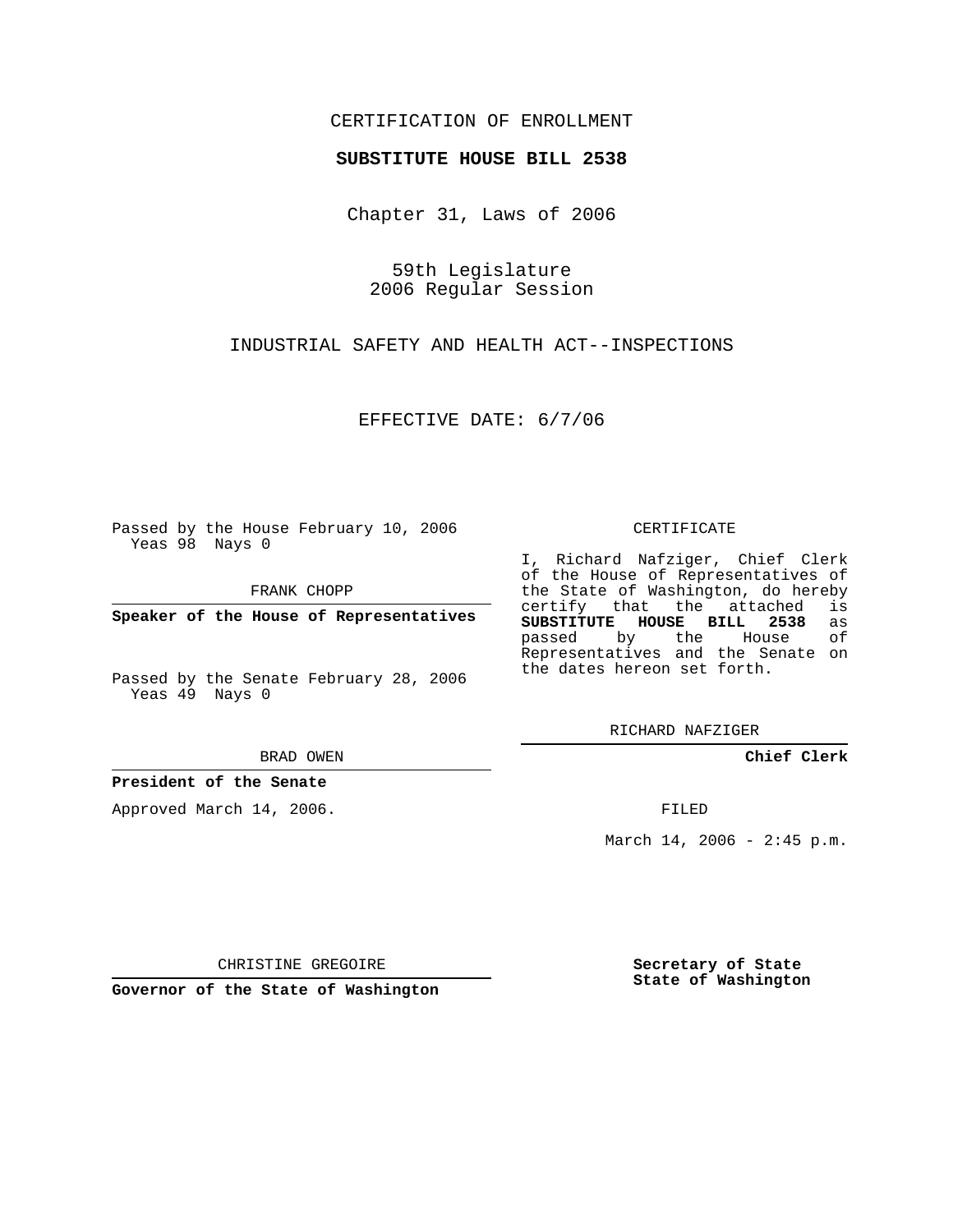## **SUBSTITUTE HOUSE BILL 2538** \_\_\_\_\_\_\_\_\_\_\_\_\_\_\_\_\_\_\_\_\_\_\_\_\_\_\_\_\_\_\_\_\_\_\_\_\_\_\_\_\_\_\_\_\_

\_\_\_\_\_\_\_\_\_\_\_\_\_\_\_\_\_\_\_\_\_\_\_\_\_\_\_\_\_\_\_\_\_\_\_\_\_\_\_\_\_\_\_\_\_

Passed Legislature - 2006 Regular Session

## **State of Washington 59th Legislature 2006 Regular Session**

**By** House Committee on Commerce & Labor (originally sponsored by Representatives Conway, Hudgins and McCoy; by request of Department of Labor & Industries)

READ FIRST TIME 01/26/06.

 AN ACT Relating to authorizing the department to request and superior court to grant warrants pursuant to chapter 49.17 RCW; amending RCW 49.17.070; adding a new section to chapter 49.17 RCW; and creating a new section.

BE IT ENACTED BY THE LEGISLATURE OF THE STATE OF WASHINGTON:

 NEW SECTION. **Sec. 1.** The legislature intends that inspections performed under the Washington industrial safety and health act ensure safe and healthful working conditions for every person working in the state of Washington. Inspections must follow the mandates of Article II, section 35 of the state Constitution, and equal or exceed the requirements prescribed by the occupational safety and health act of 1970 (Public Law 91-596, 84 Stat. 1590). The legislature also intends that the inspections comply with the fourth and fourteenth amendments to the United States Constitution and Article I, section 7 of the state Constitution.

 **Sec. 2.** RCW 49.17.070 and 1973 c 80 s 7 are each amended to read as follows:

(1) Subject to subsections (2) through (5) of this section, the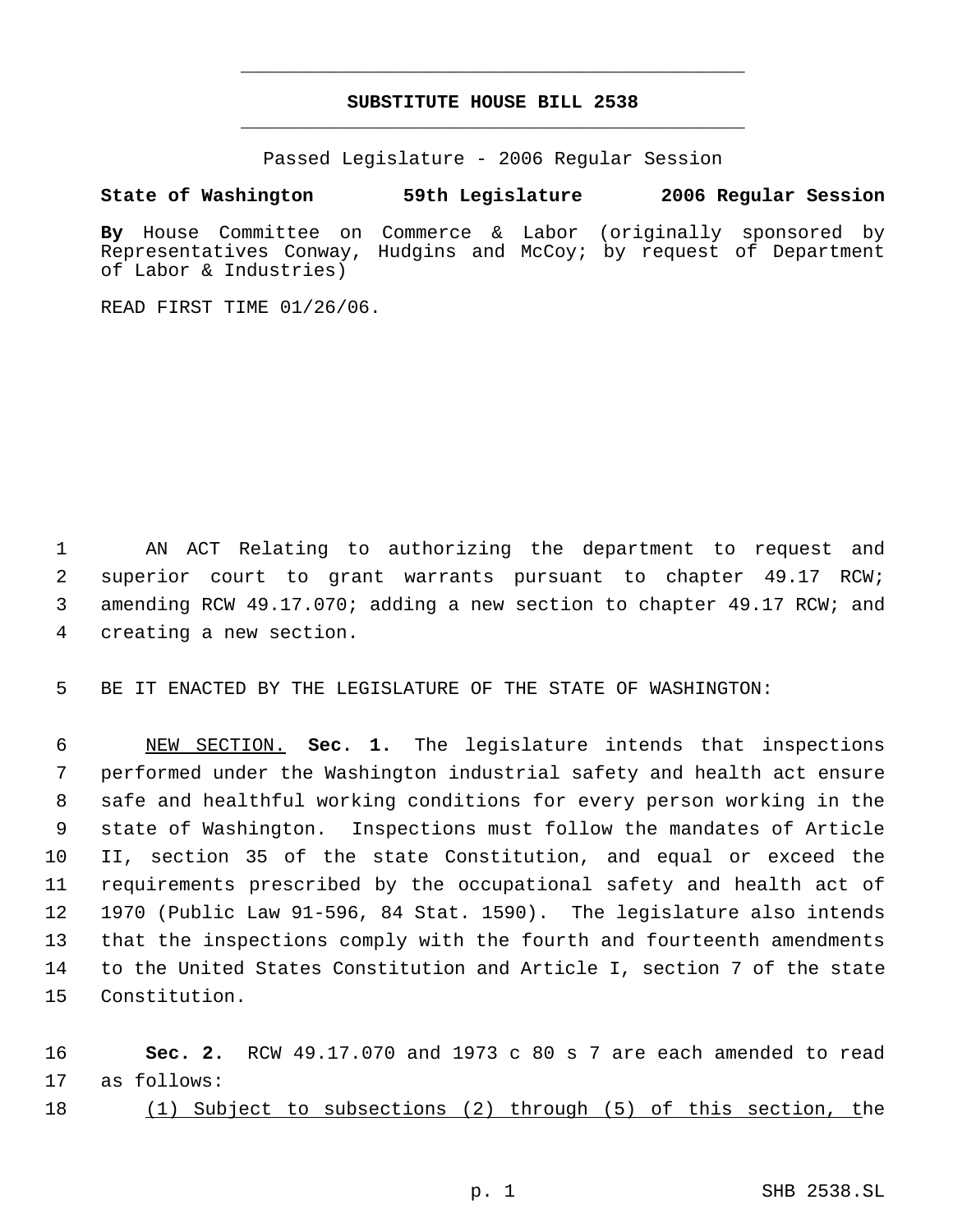1 director, or his or her authorized representative, in carrying out his 2 or her duties under this chapter, upon the presentation of appropriate credentials to the owner, manager, operator, or ((agent in charge)) on- site person in charge of the worksite, is authorized:

 $((+1))$  (a) To enter without delay and at all reasonable times the factory, plant, establishment, construction site, or other area, workplace, or environment where work is performed by an employee of an employer; and

 $((+2))$  (b) To inspect, survey, and investigate during regular working hours and at other reasonable times, and within reasonable limits and in a reasonable manner, any such workplace and all pertinent conditions, structures, machines, apparatus, devices, equipment, and materials therein, and to question privately any such employer, owner, 14 operator, agent, or employee( $(i+)$ ).

 $((+3))$   $(2)$  In making inspections and making investigations under this chapter the director may require the attendance and testimony of witnesses and the production of evidence under oath. Witnesses shall be paid the same fees and mileage that are paid witnesses in the superior courts. In the case of contumacy, failure, or refusal of any person to obey such an order, any superior court within the jurisdiction of which such person is found, or resides, or transacts business, upon the application of the director, shall have jurisdiction to issue to such person an order requiring such person to appear to produce evidence if, as, and when so ordered, and to give testimony relating to the matter under investigation or in question, and any failure to obey such order of the court may be punished by said court as a contempt thereof.

 (3) Except as provided in subsection (4) of this section or section 3 of this act, the director or his or her authorized representative shall obtain consent from the owner, manager, operator, or his or her on-site person in charge of the worksite when entering any worksite located on private property to carry out his or her duties under this chapter. Solely for the purpose of requesting the consent required by this section, the director or his or her authorized representative shall, in a safe manner, enter a worksite at an entry point designated by the employer or, in the event no entry point has been designated, at a reasonably recognizable entry point.